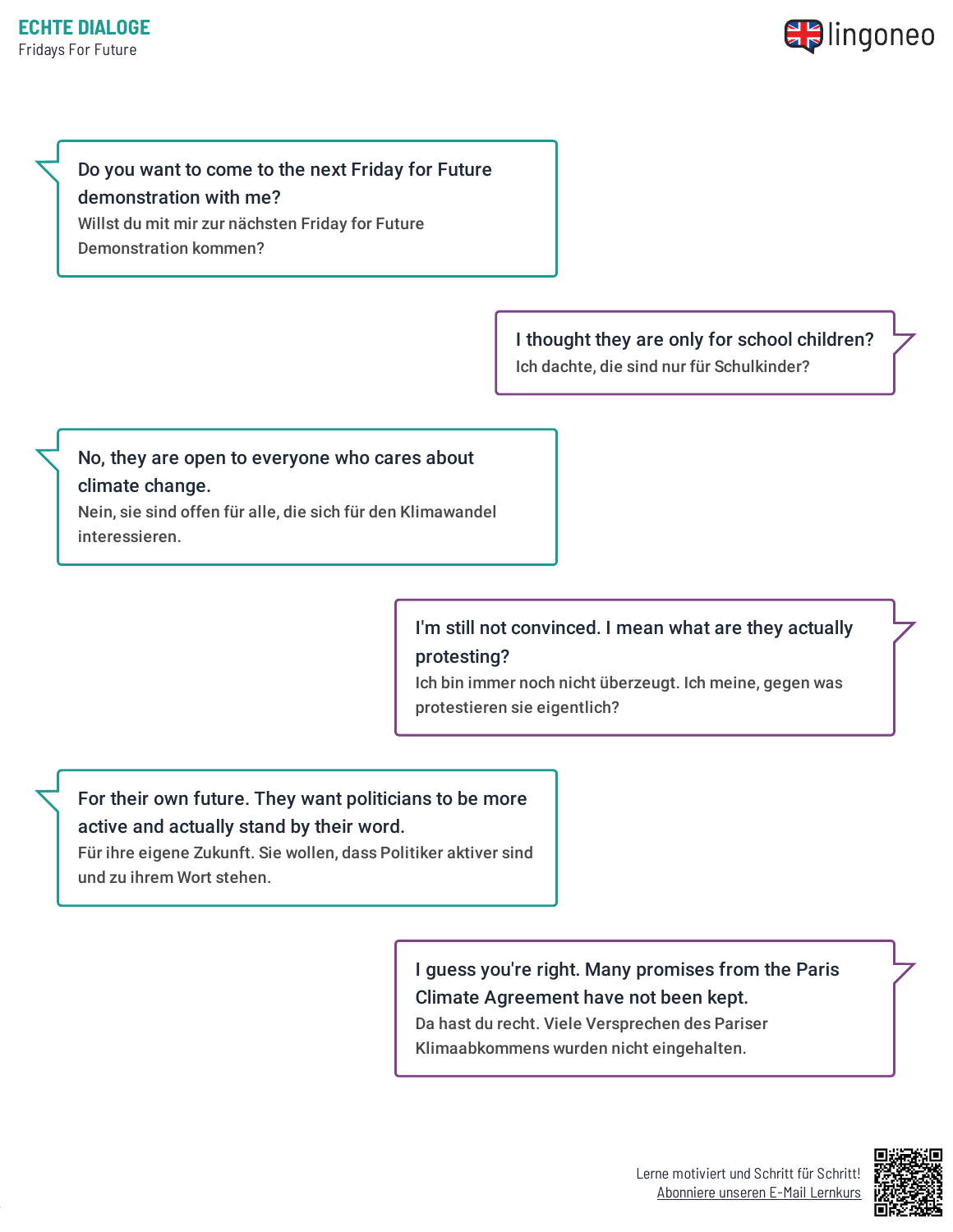

### Exactly. They need a reminder that empty words won't satisfy us anymore.

Genau. Sie brauchen eine Erinnerung, dass leere Worte uns nicht mehr überzeugen werden.

> Okay, you've convinced me. I'll join you. Have you been before?

Okay, du hast mich überzeugt. Ich werde mitkommen. Warst du schon mal da?

# Yes, a couple of times. It's always a peaceful demonstration and the posters are really creative. Ja ein paar mal. Es ist immer eine friedliche Demonstration

und die Plakate sind wirklich kreativ.

Are you going to make a sign as well? Wirst du auch ein Schild machen?

## I already have one with a polar bear on it. If you want,

#### I can make you one too?

Ich habe schon eins mit einem Eisbären drauf. Wenn du willst, kann ich dir auch eins machen?

> Thanks for the offer, but I think I'll go without a sign for my first demonstration.

Vielen Dank für das Angebot, aber ich glaube, ich werde meine erste Demonstration ohne Schild machen.